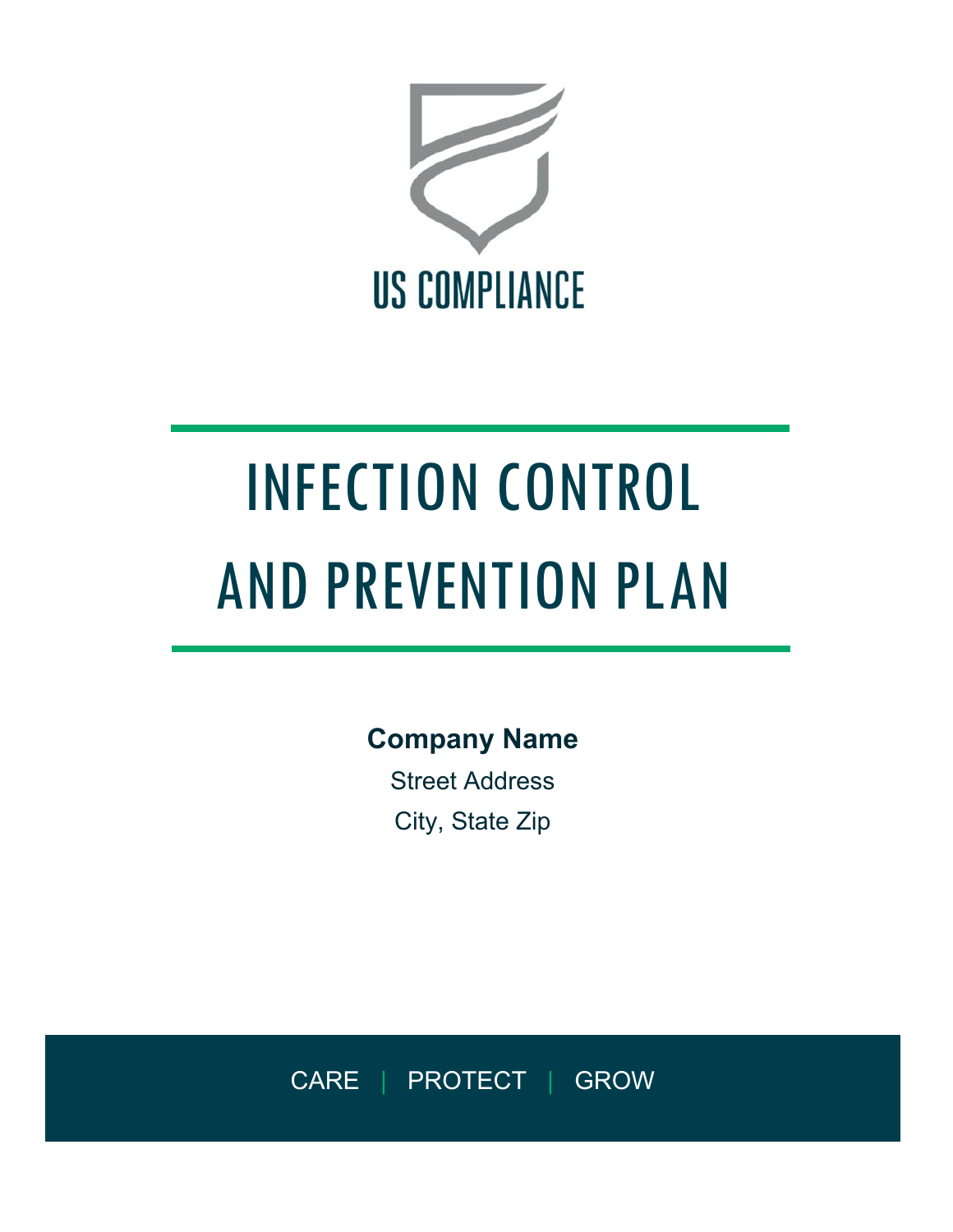# **TABLE OF CONTENTS**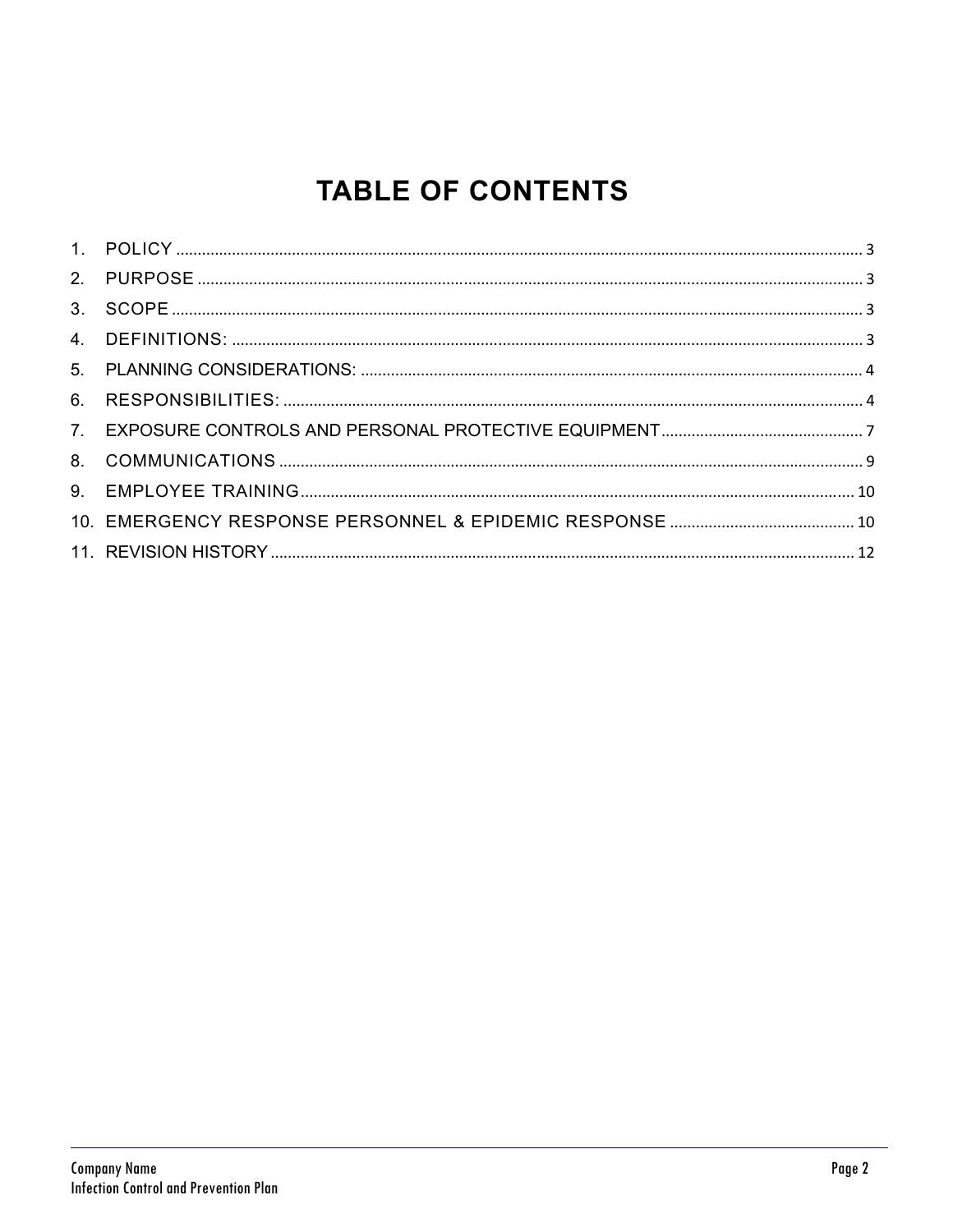# **1. POLICY**

- Company Name is committed to providing a safe and healthy work environment for its employees. To accomplish this goal, the following Infection Control and Prevention plan is provided to eliminate or minimize occupational exposure to infectious illness.
- The exposure control plan is reviewed and updated as needed. In addition, the plan is reviewed and updated as situations change and to reflect the latest technological advances. By doing this, Company Name is protecting its employees to the best of their knowledge.

# **2. PURPOSE**

- 2.1. This plan outlines policies, procedures, practices, equipment, and personal protective equipment to be followed and used when potential exposure to infectious illness may occur.
- 2.2. Infectious illnesses are unpredictable but recurring events that can have consequences on human health and economic well-being worldwide. Advance planning and preparedness are critical to help mitigate the impact of an epidemic.
- 2.3. Our goal is continual improvement on employee safety and business continuity, while addressing associated areas of safety and compliance. By accepting mutual responsibility to operate safely, management, supervisors, and employees all contribute to the well-being of personnel and subsequently, the company.

# **3. SCOPE**

- Company Name has established and implemented a control plan which integrates safety and health measures in the event of an epidemic, so that safety, health, and job performance become synonymous.
- The intent of a formal plan is to provide a framework for organizational infectious disease preparedness. A plan that is:
	- Adaptable to meet the organizational needs
	- Identifies areas in need of enhanced PPE protocol
	- Identifies the need for enhanced employee infection prevention education

# **4. DEFINITIONS:**

- 4.1. Infectious Diseases A disease caused by organisms including bacteria, viruses, fungi and parasites. Infectious diseases are frequently harmless, but effects can range from mild inflammation to epidemics with significant mortality.
- 4.2. Contagion A disease that spreads by direct physical contact between people or animals. It is spread by touching items an ill individual has touched. It can also be spread airborne by droplets expelled when the afflicted person speaks, coughs or sneezes. All diseases are infectious but only some are contagious such as Small-Pox and Influenza.
- Epidemic A widespread occurrence of a communicable disease within a community at a particular time.
- Pandemic An epidemic that has spread across several continents or worldwide.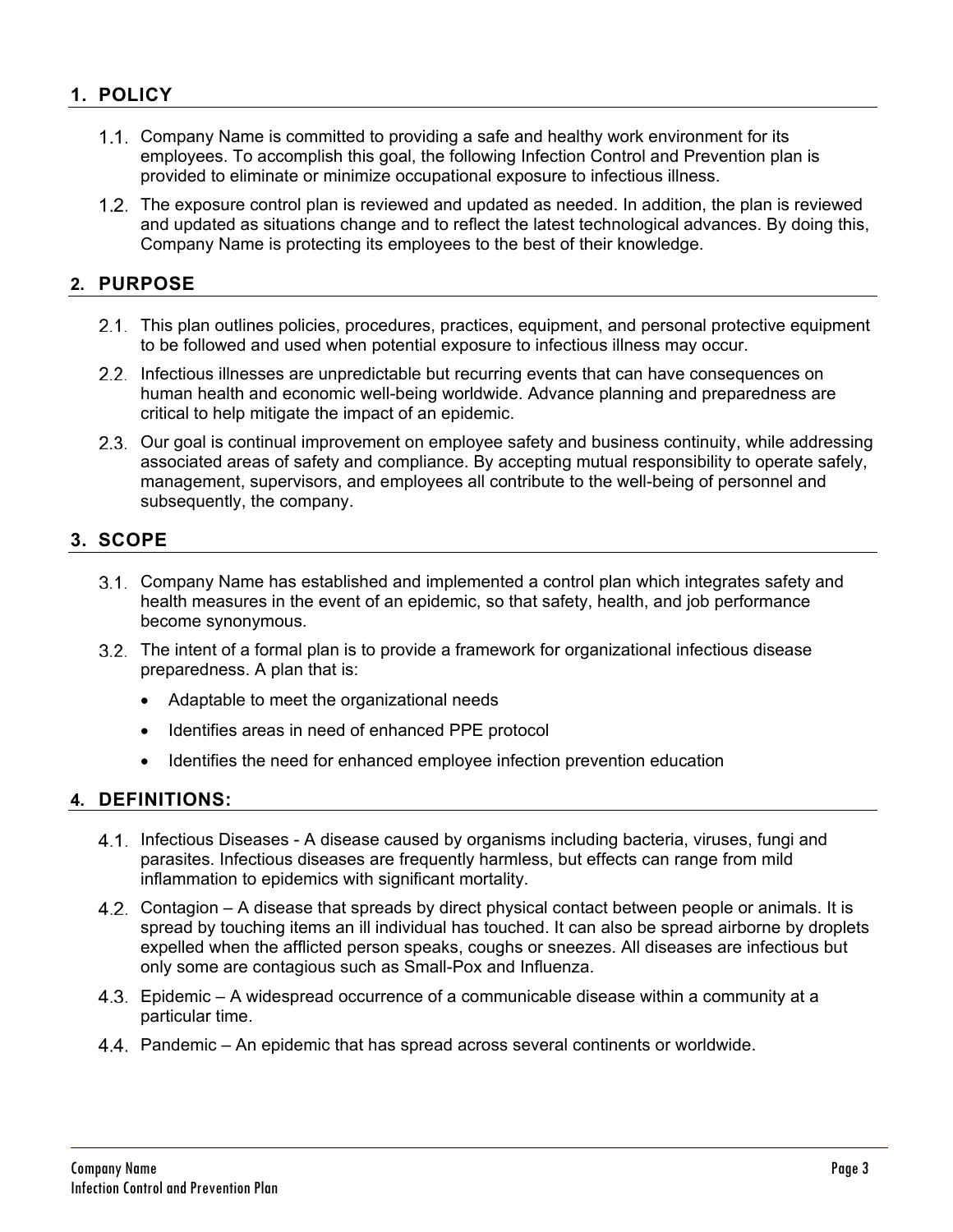### **5. PLANNING CONSIDERATIONS:**

- $5.1.$  Time
	- 5.1.1. There may be a matter of weeks to three months warning from the time a viral pathogen with epidemic potential is announced to impact of operations.
	- 5.1.2. The epidemic may last as long as eighteen months with the impact occurring in waves.
	- 5.1.3. Severe periods with spikes of cases may last 1-4 months.
- 5.2. Staffing & Absenteeism
	- 5.2.1. Absenteeism of 15-50% of facility employees, vendors, temporary employees and service providers may occur.
	- 5.2.2. Every employee that is infected will likely be absent for a few days up to four weeks.
	- 5.2.3. In a severe epidemic 0.1% 3.0% of employees who become ill may die.
- 5.3. Treatment & Vaccination
	- 5.3.1. Current antiviral medications may not be effective against novel viruses.
	- 5.3.2. A vaccine may not be available for 12-18 months after identification of a novel virus.
	- 5.3.3. Social distancing strategies may be required to slow the spread.
	- 5.3.4. Isolation of sick people will be necessary.
	- 5.3.5. Self-isolation and/or quarantine of people who have close contact with sick people will likely be needed for a time period equal to the incubation time of the virus.
- 5.4. Suppliers, Vendors, Contractors and Products
	- 5.4.1. Utility infrastructure and public services will be stressed.
	- 5.4.2. Essential supplies, materials and services provided by contractors, vendors and consultants will be affected and possibly irregular.

#### **6. RESPONSIBILITIES:**

- Management, supervisors, and employees are responsible for maintaining a safe and healthy work environment. Although roles and objectives may need to be altered during an outbreak, the scope and results are the same – improve overall safety awareness and increase prevention of an infectious disease or contagion.
- The Program Administrator is responsible for the implementation of this exposure control plan.
	- 6.2.1. The Program Administrator oversees all operations to maintain and provide all necessary and related supplies, controls and information to employees on proper behaviors and work practices.
	- 6.2.2. Program Administrator: Formal Title of Designated Administrator
	- 6.2.3. The Program Administrator and designees will complete the initial Infection Control and Prevention Management Checklist and communicate to the designated team members and leadership.
		- 6.2.3.1. This checklist is intended for planning purposes. Employers and workers should use this planning guidance to help identify risk levels in workplace settings and to determine any appropriate control measures to implement.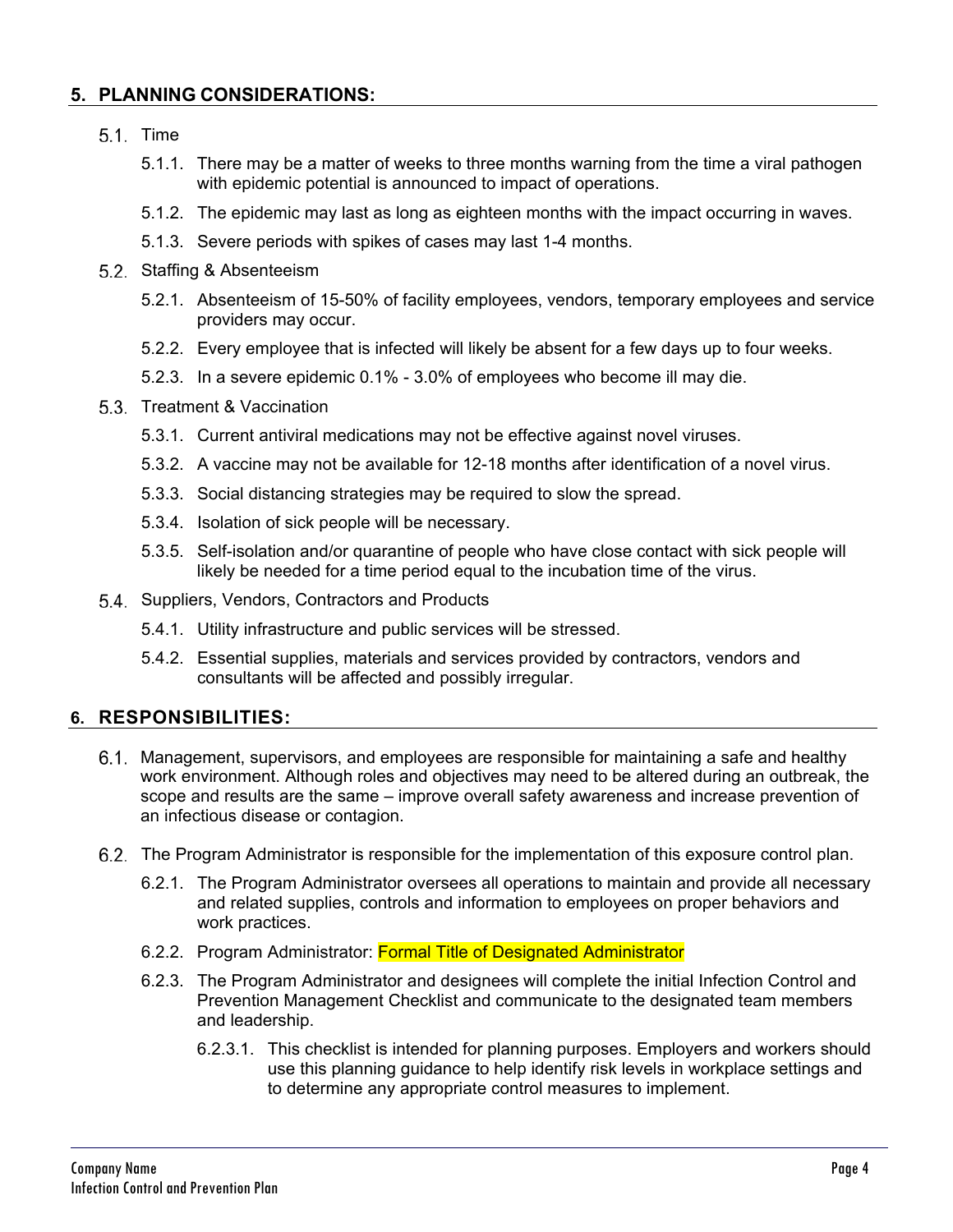- 6.2.3.2. Checklist can be found as an additional form with the Infection Control and Prevention Plan.
- 6.2.3.3. Additional guidance may be needed as outbreak conditions change, including new information about the illness, its transmission, and impacts becomes available.
- 6.2.3.4. Alert Level based on events are established for implementation of plan procedures and used in planning of the response following announcement of potential epidemic. Refer to Section 10.
- 6.2.4. Refer to the facility Contingency or Emergency Response Plan for additional emergency contact information.
- 6.2.5. Refer to the facility Business Continuity Plan for additional planning information.
- 6.3. Management Responsibilities:
	- 6.3.1. Management will support this program to help ensure employee Health and Safety.
	- 6.3.2. Management will support the implementation of controls outlined in Section 7 of this plan as needed and as the situation evolves.
	- 6.3.3. Management will set and model the expectation that sick employees must stay home.
	- 6.3.4. In severe cases, Management will investigate and implement remote work arrangements for all employees who are able to do so.
	- 6.3.5. Management will communicate travel limitations to employees for business and the possible implications that personal travel could have.
	- 6.3.6. Management will provide employees with relevant updates and information.
		- 6.3.6.1. Communicate necessary safety information from the Centers for Disease Control (CDC) or state and local health departments including a review of symptoms for supervisors to be aware of when monitoring or interacting with employees.
		- 6.3.6.2. Communicate the organization's expectations of employees and what they can expect from the organization.
		- 6.3.6.3. Provide infection prevention awareness training as outlined in section 9 of this plan to all employees in a manner indicated by the situation i.e. face to face, computer-based training, remote, etc.
	- 6.3.7. Management is also responsible for limiting the negative impact on safety and business continuity. Additional Management considerations specific to this plan include:
		- Possible temporary adjustment to the organization's sick-leave, health care, remote work and pay policies to encourage sick employees to stay home and remain home until symptoms resolve, provide care to sick family members or as part of required mitigation strategies.
- 6.4. Supervisor Responsibilities:
	- 6.4.1. Supervisors must be committed to the ongoing health and safety of employees and must be able to effectively communicate and enforce all safety and health policies and procedures. The responsibility of leadership typically involves:
		- Reminding employees to use proper hand hygiene.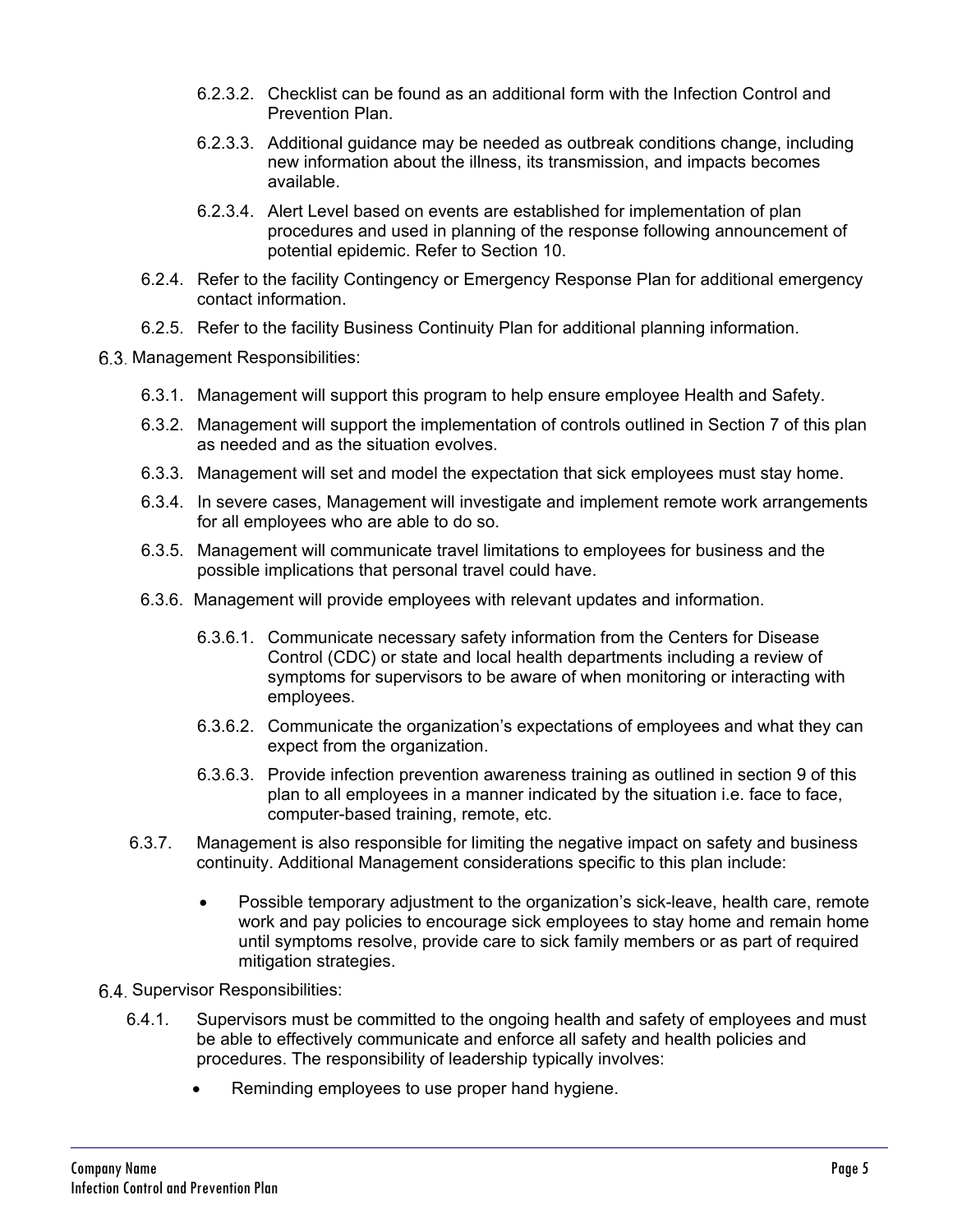- Encouraging employees to stay home and requiring them to leave work if they are symptomatic.
- Providing PPE as required for situation, assigned tasks and possibly employee comfort.
- Ensuring voluntary respirator wearers are properly trained.
- Ensuring hand washing supplies and hand sanitizer are replenished as needed.
- Following up with employees who are out of work while sick with an infectious illness, especially employees who are vulnerable or living alone.
- Isolating employees at work who exhibit infectious illness-like symptoms until they can arrange transportation home.
- Increasing space to at least three feet and limiting face-to-face contact between workers.
- Postponing or canceling large meetings.
- Separate those who are more vulnerable or at higher risk for complications from an infectious illness.

#### Employee Responsibilities:

- 6.5.1. Practice Preventative Hygiene and Health Habits by:
	- Wash your hands frequently with soap before and after eating, drinking, smoking/vaping, and after restroom use and following contact with shared surfaces.
		- 1. Wet hands (avoid using hot water) .
		- 2. Apply soap and lather for at least 20 seconds ensuring soap contacts all surfaces of both hands up to the wrist.
		- 3. Rinse and dry with disposable towel or hand dryer.
	- Cover your mouth and nose by coughing and sneezing into a tissue or the inside of your elbow.
	- Avoid touching your face, specifically your eyes, nose and mouth.
	- Apply the recommended social distancing of 3-6 feet when working or eating around others.
	- Clean and disinfect shared machinery or surfaces prior to use with an approved sanitizer and in accordance with manufacturer's instructions.
	- Stay home and isolate yourself if you are exhibiting infectious illness-like symptoms. Follow CDC guidelines for appropriate timeframe and notifications.
	- Communicate with supervisor the status of your well-being when out sick.
	- Seek medical attention if symptoms increase or are prolonged; or if there are other health concerns which may cause complications.
	- Drink your recommended amount of water each day.
	- Eat well balanced meals and get plenty of rest.
	- Consider obtaining any available contagion vaccines.
	- Disinfect phones before and after use.
	- Don't share food, beverages, or smoking/vaping devices.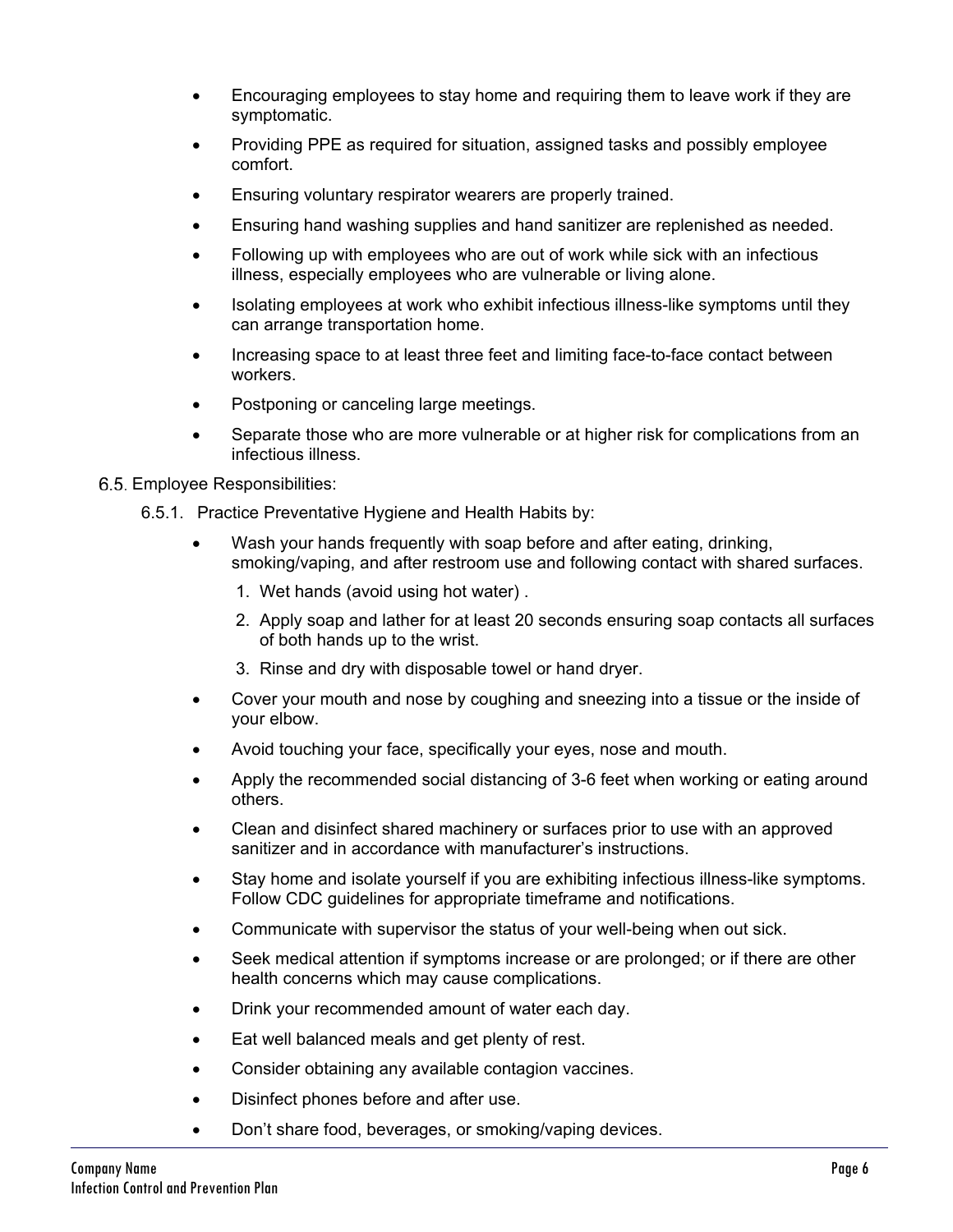- Minimize business travel to that which is essential.
- Minimize group meetings or use technology to conduct meetings remotely.

# **7. EXPOSURE CONTROLS AND PERSONAL PROTECTIVE EQUIPMENT**

- 7.1. To effectively protect employees from contagion hazards in the workplace, there are mechanisms which may be used to minimize infectious disease and contagion exposure.
- **Engineering Controls**: The following are potential engineering controls to aid in minimizing the spread of a contagion in the workplace:
	- **Barrier placement between employees and between employee and customers or clients.**
	- Sneeze guard barriers where appropriate.
	- Use HVAC system to increase airflow and air turnover throughout facility.
	- **•** Install HEPA filters in ventilation systems.
	- Open doors and/or windows.
	- **Use outdoor air intake tied to HVAC systems.**
	- Shut down drinking fountains and provide bottled water.
- **Administrative Controls**: The following are potential administrative controls that may minimize the spread of a contagion in the workplace:
	- Implement Visitor Policy: Screened prior to entry by completing health questionnaire. Only essential services and minimize non-essential visitors. See additional Infection Control and Prevent Forms in plan appendix.
	- Limit temporary help and review the screening process that is being performed on our **behalf**
	- Development of policies that encourage ill workers to stay home without fear of reprisal.
	- **Discontinue non-essential travel to locations with a high prevalence of illness.**
	- Develop practices to minimize face-to-face contact between workers, such as extended use of e-mail, websites and teleconferences.
	- **Encourage flexible work arrangements such as telecommuting, or flexible work hours to** reduce the number of workers on the work site at one time or in a specific location.
	- Rely on the use of delivery companies to reduce the number of client or customer visits to the workplace.
	- **•** Develop emergency communications plans.
	- Maintain a forum to communicate with employees and to address concerns.
	- Use internet-based communications for employees if possible.
	- **Encourage and enforce good hygiene practices.**
- **Work Practices:** The following are potential work practices that may minimize the spread of a contagion in the workplace by reducing the duration, frequency, or intensity of exposure:
	- Support good manufacturing practices, provide resources and a work environment that promotes personal hygiene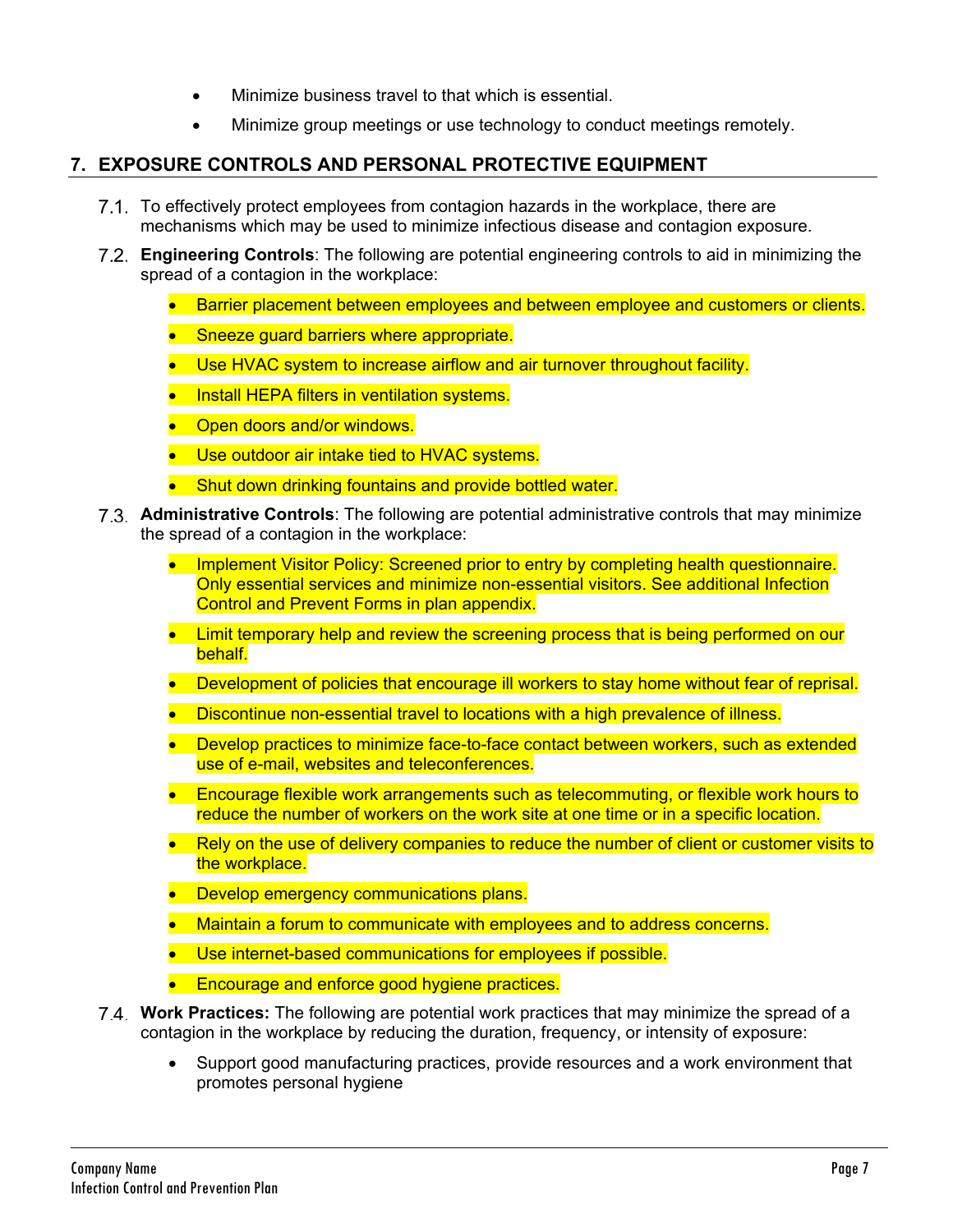- o Provide tissues, no-touch trash cans, hand soap, hand sanitizer, hand towels, disinfectants and disposable wipes for workers to clean their work surfaces.
- Encourage workers to obtain a seasonal influenza vaccine.
- Provide workers with up-to-date education and training on risk factors and protective behaviors.
	- o Hand hygiene.
	- o Cough and sneeze etiquette.
	- o Avoid touching your face, specifically your eyes, nose and mouth.
	- $\circ$  Avoid skin to skin contact with others, such as hand shaking. Substitute with elbow bumps, waving, nodding, etc.
	- o Keep work areas clean and disinfected.
	- o Stay home when sick and do not send sick children to school or day care.
- Provide education and training materials in an easy to understand format and in the appropriate language and literacy level for all employees.
- Develop procedures or provide appropriate barriers to minimize contacts between workers and between workers and clients or customers.
- **Personal Protective Equipment (PPE):** The following are potential personal protection equipment that may minimize the spread of a contagion in the workplace. While engineering and administrative controls and proper work practices are more effective in minimizing exposure to infectious illnesses, the use of PPE may also be indicated during certain exposure situations and during emergencies.
	- 7.5.1. PPE
		- Respirators N95
			- o Masks must be properly fitted
			- o Users must be trained
		- Face shields (as needed)
		- Goggles
		- Disposable gloves (latex, nitrile or vinyl)
		- Disposable gowns
	- 7.5.2. It is important that PPE be:
		- Selected based on the hazard to the employee
		- Conscientiously and properly worn
		- Regularly maintained and replaced in accordance with the manufacturer's recommendations
		- Properly removed and disposed of to avoid contamination of self, others or the environment
		- If reusable, properly removed, cleaned, disinfected and stored
- 7.6. Antibacterial Hand Sanitizers, Wipes and Cleaners:
	- The Centers for Disease Control and Prevention recommends: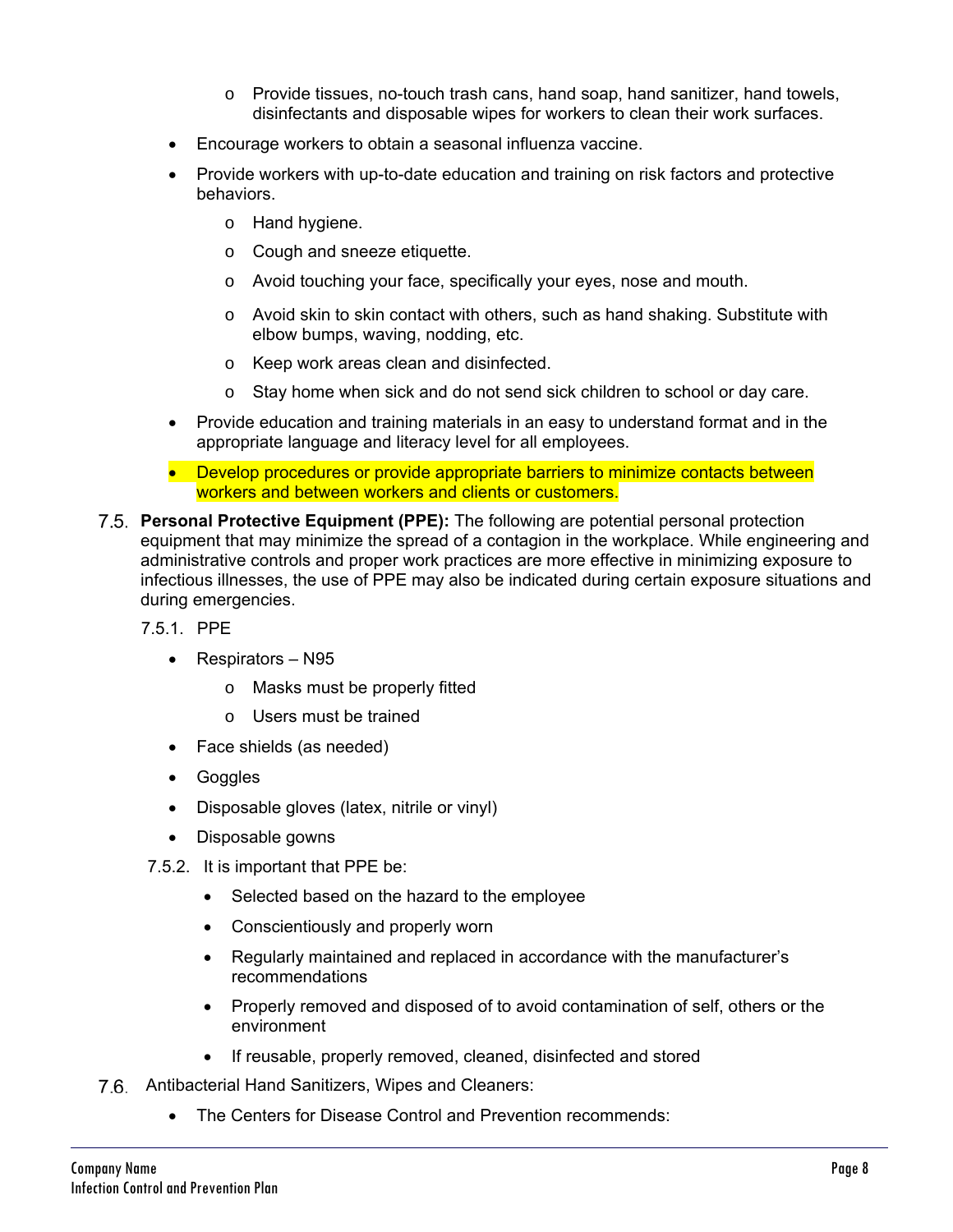- o Frequent hand washing
- o Using a sanitizer formula that is 60-95% alcohol concentration
- Packages of hand sanitizer wipes and surface sanitizers may be kept in desk drawers, in common areas, and in restrooms.
- See the EPA Pesticide Registration, List N: Disinfectants for Use Against (infectious agent of concern) for the proper product or chemical for disinfection.

#### **8. COMMUNICATIONS**

- Throughout epidemic event, accurate and up to date information will be critical to a successful response. Information will need to be provided to the following audiences:
	- Employees
	- Product Suppliers, Vendors, Contractors, Consultants
	- Customers, Clients
- 8.2. Responsibility for Communication Content and Approval
	- 8.2.1. Communication Content will be developed by the following individuals:
		- **.** List names, title
		- **•** Alternate name, title
	- 8.2.2. Communication content will be approved for dissemination by the following individuals:
		- List name, title
		- **Alternate name, title**
- 8.3. Modes of Communication
	- 8.3.1. Email
	- 8.3.2. Website Posting
	- 8.3.3. Intranet Posting
	- 8.3.4. Text Message
	- 8.3.5. Phone Message
	- 8.3.6. Dedicated Phone Number for Employees or Customers
	- 8.3.7. In Person

#### 8.4. Communication Modes Information Table

|                                  | Audience         |                          |         |                                             |
|----------------------------------|------------------|--------------------------|---------|---------------------------------------------|
| Mode                             | <b>Employees</b> | <b>Clients/Customers</b> | Vendors | Strength/Weakness                           |
| <b>Email</b>                     |                  |                          |         | Not all people have access to<br>email      |
| <b>Website</b><br><b>Posting</b> |                  |                          |         | Not all people have access to a<br>computer |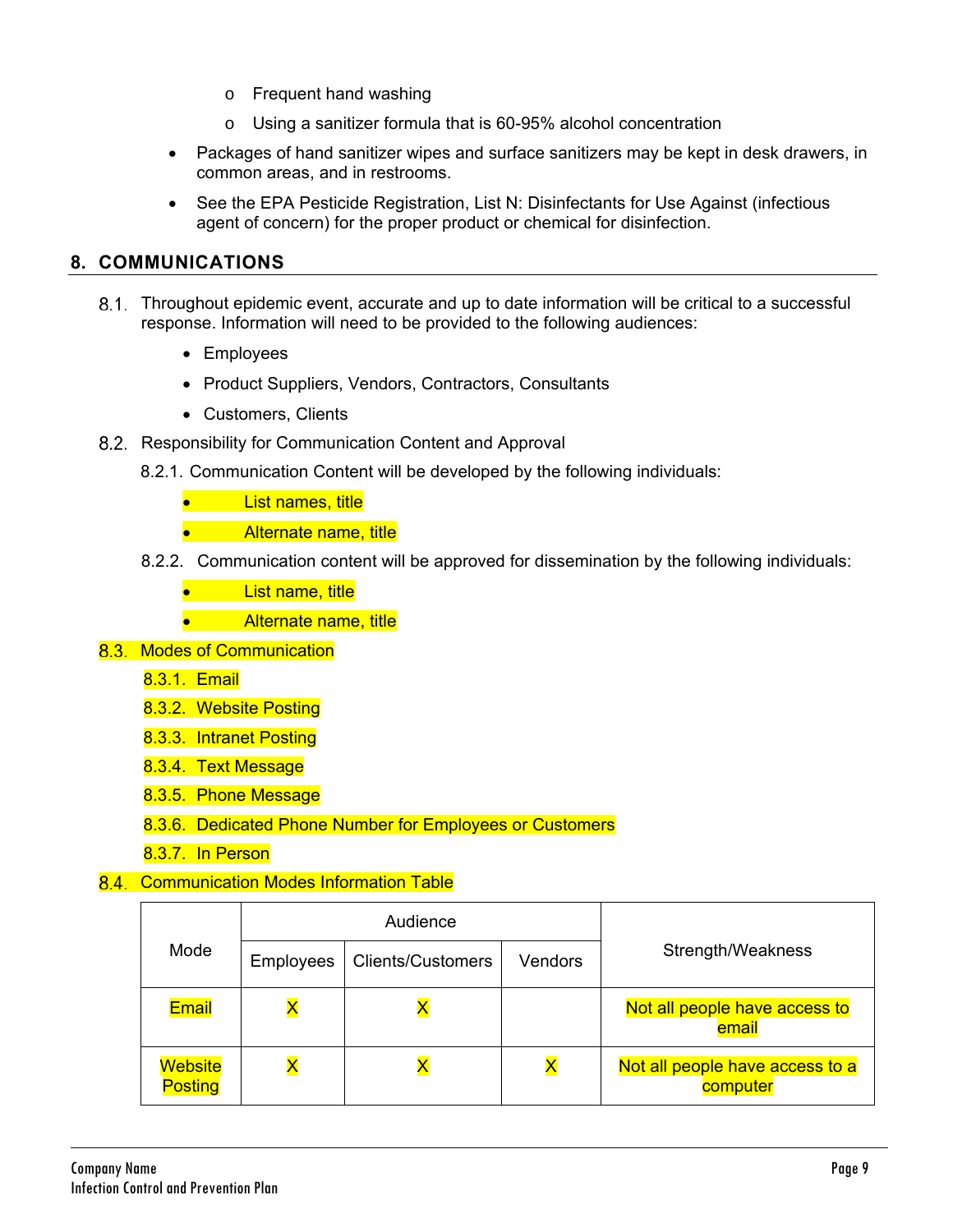| Intranet<br><b>Posting</b>                   | $\overline{\mathsf{x}}$ |                         |                         | Not all employees have access to<br>a computer                                                                                                    |
|----------------------------------------------|-------------------------|-------------------------|-------------------------|---------------------------------------------------------------------------------------------------------------------------------------------------|
| <b>Text</b><br><b>Message</b>                | $\overline{\mathsf{X}}$ |                         |                         | <b>Technology to mass text all</b><br>employees may not be available.<br>May not have correct phone<br>number for all employees                   |
| <b>Phone</b><br><b>Message</b>               | $\overline{\mathsf{x}}$ | $\overline{\mathsf{x}}$ | $\overline{\mathsf{x}}$ | <b>Technology to send voicemail to</b><br>all employees may not be<br>available. May not have correct<br>phone number for all audience<br>members |
| <b>Dedicated</b><br>Call-in<br><b>Number</b> | $\overline{\mathsf{x}}$ |                         | $\overline{\mathsf{X}}$ | <b>Requires establishing dedicated</b><br>line for this purpose. Must be<br>monitored at all times to be<br>effective.                            |
| In Person<br><b>Meetings</b><br>or Training  | $\overline{\textsf{x}}$ | $\overline{\mathsf{x}}$ | $\overline{\mathsf{x}}$ | May not be possible as epidemic<br>progresses. Requires time and<br>resources to coordinate.                                                      |

8.5. Information to be disseminated will be dependent on Alert Level of event. See Section 10.

# **9. EMPLOYEE TRAINING**

- 9.1. Training will be provided to employees on the following topics:
	- 9.1.1. Contagion Awareness
	- 9.1.2. Hand Hygiene and Respiratory Etiquette
	- 9.1.3. Social Distancing
	- 9.1.4. PPE
	- 9.1.5. Workplace Cleaning and Disinfection
	- 9.1.6. Illness Notification and Reporting
	- 9.1.7. Return to Work Protocols

9.1.8. Additional training will be provided for employees determined to have additional exposures such as ERT members, Custodial and Health & Safety employees

# **10. EMERGENCY RESPONSE PERSONNEL & EPIDEMIC RESPONSE**

- 10.1. The Emergency Response Team and Program Administrator, in coordination with facility management, will implement these common procedures based on the following established alert levels:
	- Level 1 Human to Human transmissible virus identified outside the area of facility operations
	- Level 2 Confirmed cases in the state/region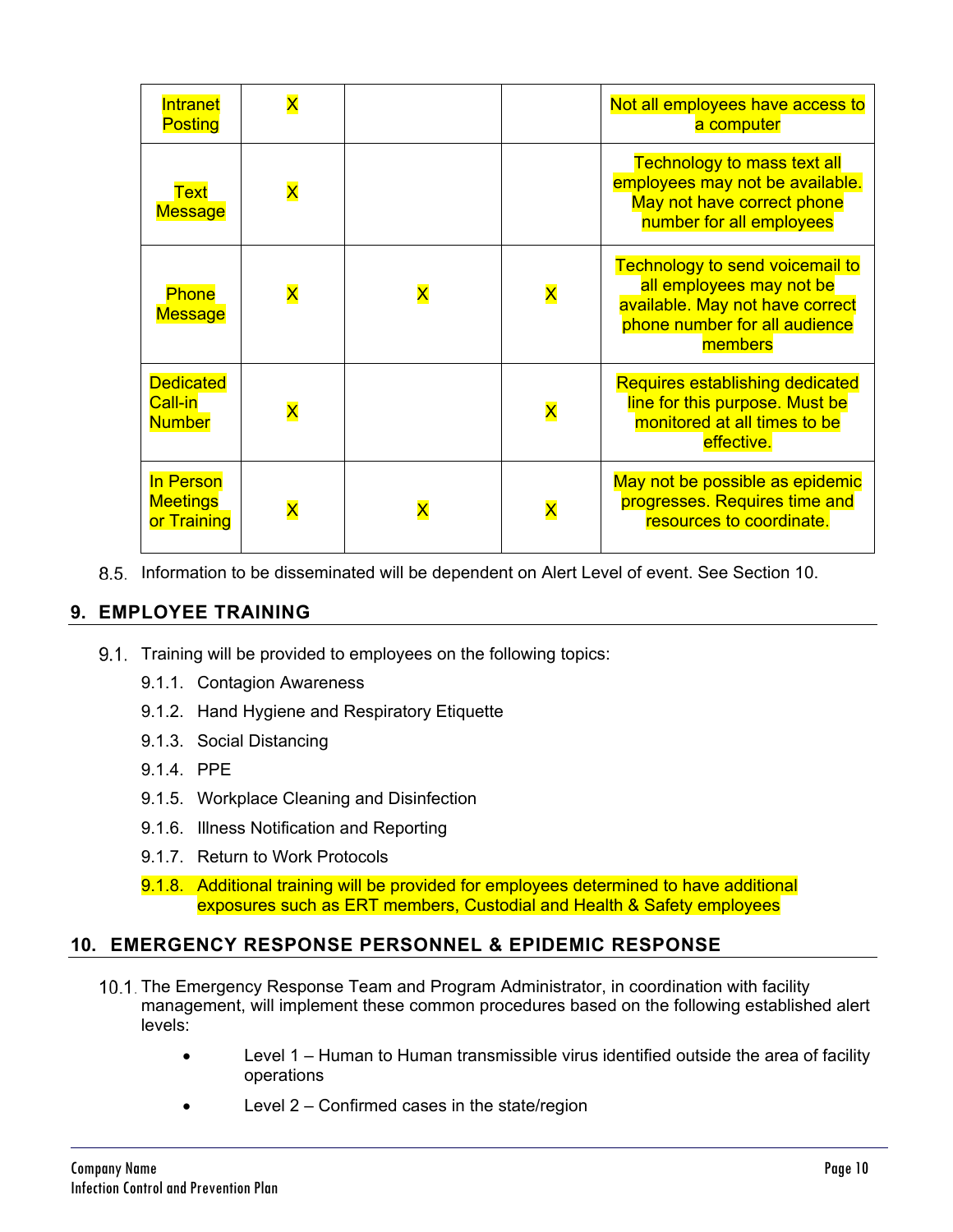- Level 3 Confirmed cases in the immediate area/city
- Level 4 Widespread infection, Epidemic/Pandemic Declaration
- Level 5 Post Epidemic

#### 10.2. Level 1 Actions:

- Estimate the impact of an epidemic on Company Name services .
- Ensure epidemic infectious illness plans and protocols are in place.
- Review internal emergency response procedures (refer to the Emergency Response Plan).
- **Establish contact and plan with state and local public health agencies as needed.**
- Update and/or inventory resources, input materials and ensure that suppliers have adequate business continuity plans.
- Establish/maintain inventory of personal protective equipment (PPE).
- Develop and maintain contact lists of Company Name personnel (including work and home communication information).
- Conduct education/training for employees on the facility's Epidemic Plan and Personal Epidemic Plan to reduce absenteeism.

10.3. Level 2 Actions:

- Continue activities of the pre-epidemic period.
- Review and update Company Name Infection Prevention and Control Plan with management.
- Review, revise as needed, and activate quidelines for prevention and control measures.
- Maintain contact and continue planning with state and local public health agencies.
- Provide training to employees as appropriate to include:
- Infectious Illnesses
- Prevention activities (i.e. hand washing, social distancing, etc.)
- Home care of those who have fallen ill
	- Exercise each of the key components of the plan and revise/adjust plan accordingly

#### 10.4. Level 3 Actions:

- Activate the Infection Prevention and Control Plan.
- **IMPROVE Sanitation of surfaces, shared machinery/equipment and other public areas.**
- Provide hand sanitizer, proper cleaning solutions and wipes.
- Remain up to date on the latest recommendations from governmental public health authorities.
- Implement a plan for early detection, reporting and treatment of personnel.
- Reinforce infection control procedures to prevent the spread of infectious disease.